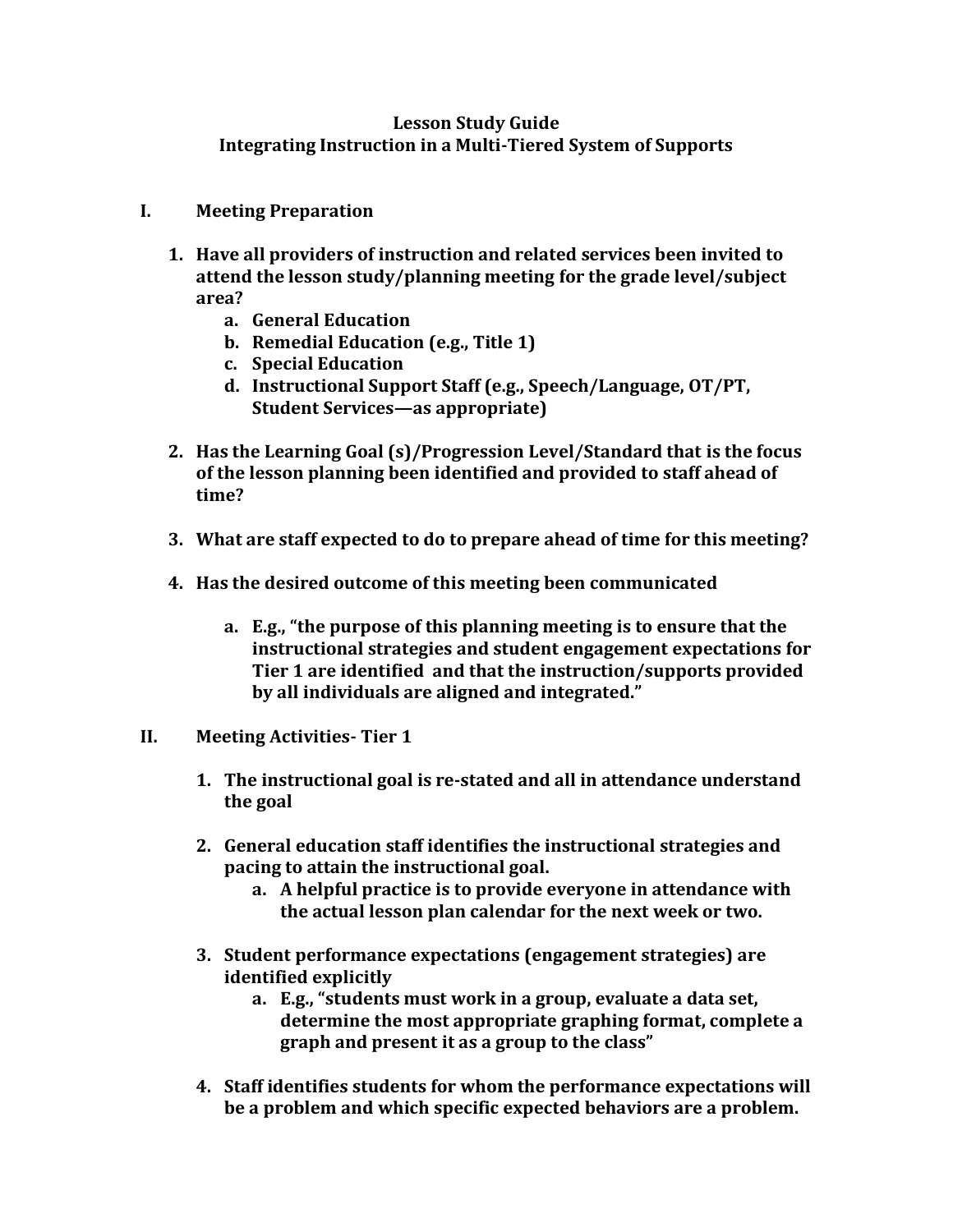- **5. Entire staff discusses strategies to reduce or eliminate the barriers to student performance for students at risk.**
	- **a. This may involve assignment of tasks consistent with current skills, direct instruction of expected behaviors, support for instruction of expected behavior from Tier 2/3 providers, etc.**
	- **b. Instructional strategies that are evidence-based** *both* **for typical and students at risk (e.g., Strategic Instruction Model-SIM www.sim.kucri.org; Collaborative Strategic Reading [https://ies.ed.gov/ncee/edlabs/regions/southwest/pdf/REL\\_](https://ies.ed.gov/ncee/edlabs/regions/southwest/pdf/REL_20114001.pdf) [20114001.pdf](https://ies.ed.gov/ncee/edlabs/regions/southwest/pdf/REL_20114001.pdf)**
	- **c. The use of technology (e.g., text to speech, speech to text) to overcome barriers to "access skills" (e.g., reading fluency, written language) necessary for higher order thinking/standards (e.g., reading comprehension).**
- **6. The team reviews the plan and discusses the pacing guide. In subsequent meetings, the Tier 2/3/Specially Designed and support providers articulate what they are doing and how it aligns with Tier 1. In addition, successful strategies used in Tier 2/3 are shared with Tier 1 staff.**

**Meeting Follow-Up— Tier 2/3/Specially Designed, Instructional Support**

- **1. Group reviews information from initial planning meeting**
- **2. Group identifies current instructional goals and strategies. Identifies any modification to those goals/strategies to align with Tier 1 scope/sequence and pacing**
- **3. Group identifies specific strategies to ensure that the adverse effects of skill deficits (e.g., reading fluency) can be reduced.**
	- **a. e.g., using pre-teach, review, re-teach, strategic vocabulary instruction (focusing on vocabulary necessary to comprehend content in Tier 1)**
	- **b. e.g., direct instruction for at-risk students to attain fluency in the use of technology (e.g., text to speech) needed to support access to grade-level standards.**
- **4. Tier 2/3/Specially Designed providers coordinate their instructional priorities and strategies to maximize impact of Tier 2/3/Specially Designed instruction combined on Tier 1.**
- **5. Group identifies how they will incorporate any Tier 1 instructional strategies, materials, assessment formats to maximize transfer of**